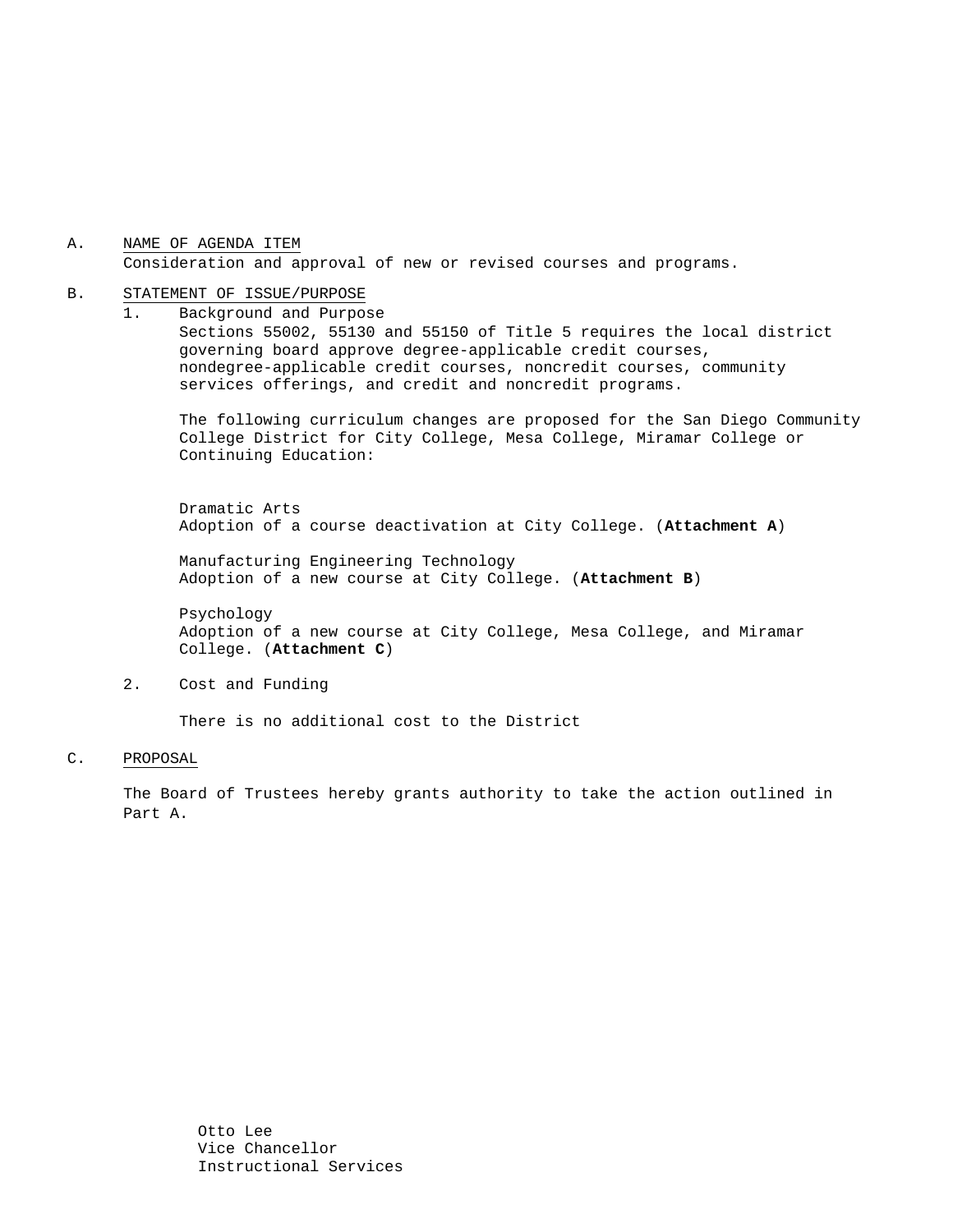### **ACTION**

Adoption of a course deactivation at City College.

Proposed new course at City College (no longer active at any college):

# **174 Advanced Musical Theater Workshop 16 - 18 hours lecture, 48 - 54 hours lab, 2 units Letter Grade or Pass/No Pass Option**

*Limitation on Enrollment:* Tryout or Audition. This course is an advanced-level study and demonstration of the skills needed to integrate acting, singing, and movement in Musical Theater. Emphasis is placed on student participation in the selection, rehearsal and class performance of a song and scene from a musical. Topics explored throughout the course include interpretation, characterization, professional conduct and theater as employment in addition to an overview of major musicals, roles, songs, authors and composers. By the end of the course, students are able to arrange an audition and apply professional conduct and standards as they seek employment in the theater. Participation in a musical revue open to the public is required. This course may be repeated one time with a different content. (FT) Associate Degree Credit & transfer to CSU and/or private colleges and universities. UC Transfer Course List.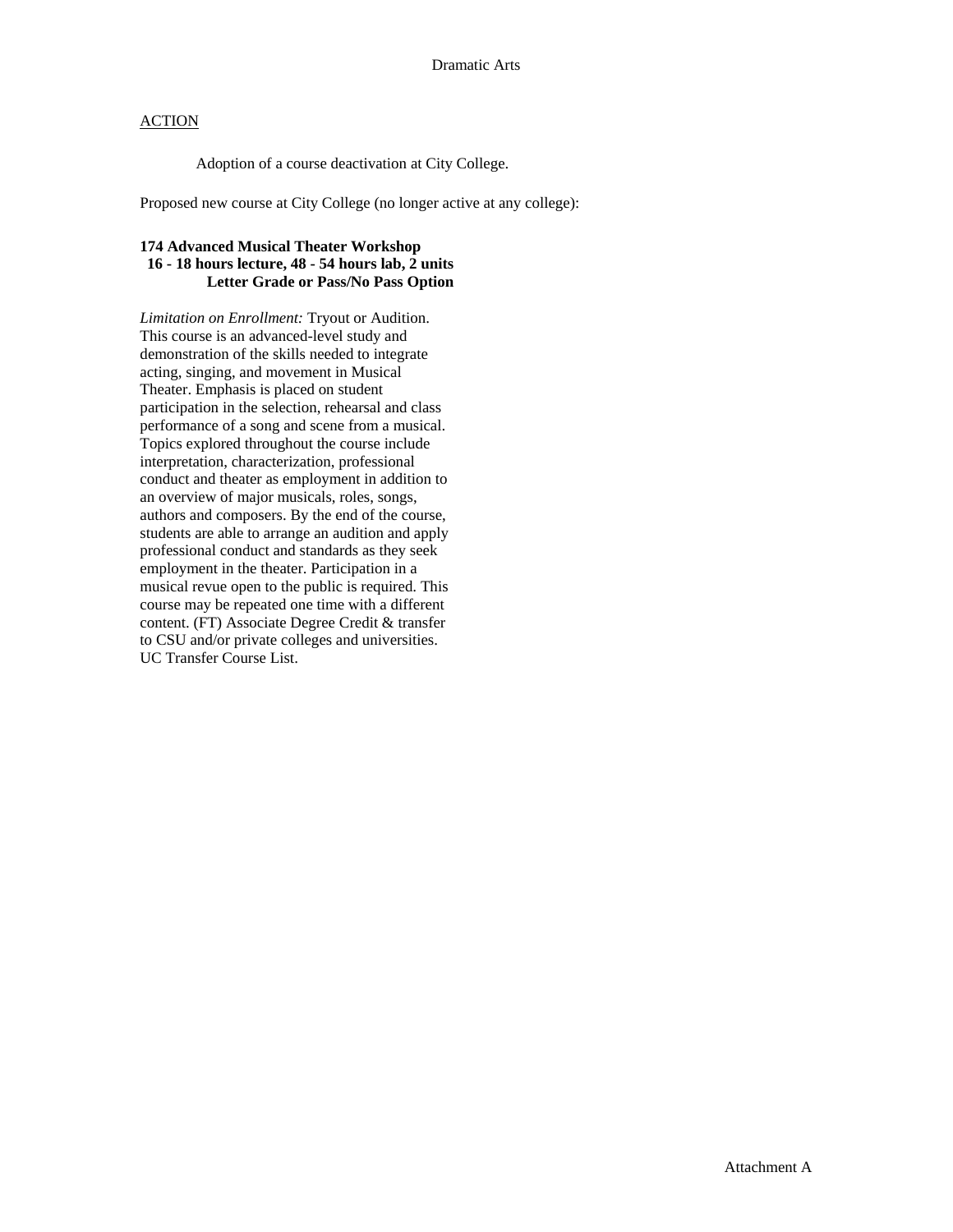### ACTION

Adoption of a new course at City College.

Proposed new course at City College:

#### **225 Introduction to Photovoltaic Manufacturing and Applications 48 - 54 hours lecture, 48 - 54 hours lab, 4 units Grade Only**

*Advisory:* Electricity 111 or Electronic Systems 124 with a grade of "C" or better, or equivalent and English 48 and Mathematics 46 each with a grade of "C" or better, or equivalent or Assessment Skill Levels R5 and M40. This lecture/lab course is a study of solar photovoltaic (PV) cell manufacturing, the types of cells and the advantages and applications of solar PV cells. Emphasis is placed on the underlying physical and chemical characteristics of solar cells, the types of manufactured cells and modules, their fabrication processes and applications. This course is designed for students pursuing a career in engineering and technology fields and anyone interested in understanding solar photovoltaics and their applications. (FT) Associate Degree Credit & transfer to CSU and/or private colleges and universities.